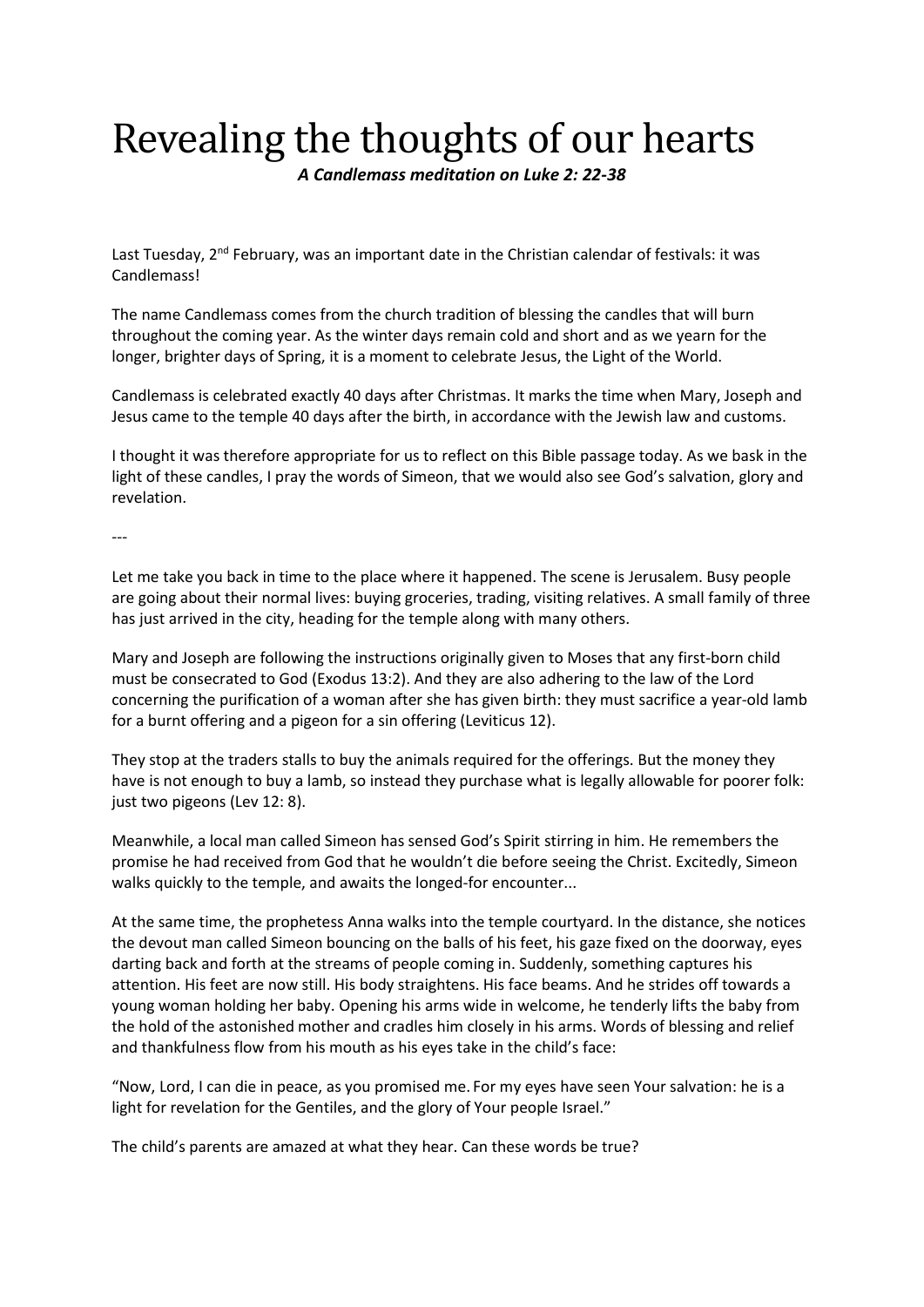Turning to them, Simeon casts his eyes on the bewildered Mary and Joseph and blesses them too. But he has more truth to share, important words on the tip of his tongue, placed there by the Spirit, that he must speak.

Turning directly to Mary, he says to her:

"This child will cause both the fall and the recovery of many in Israel. He will be a sign that is misunderstood and contradicted. And a sword will pierce your own soul, so that the thoughts from many other hearts will be revealed."

Mary's gaze shifts from Simeon down to the eyes of her child. And she quickly recalls the response she had given the angel some ten months ago: "Let it be to me according to your word".

Mary's anguish and her desperate attempt to cling on to some hope of a brighter future are somehow calmed as she becomes aware of a new noise in the temple. The quiet but confident sound of someone singing. Its just one voice. She looks around to see where it is coming from. The sound is mesmerizing, beautiful, soothing. And she can feel that tiny seed of hope embed solidly within her. And there is Anna, elderly in posture but vibrant in faith, praising and praying her thanks to God.

---

We leave the scene, exit the temple, depart Jerusalem, and find ourselves here in our seats in Peace Church in February 2021.

We know the story of this Christ child. How, as a man, he returned to that same temple and drove out the money changers and livestock sellers. The animals were scattered and everyone was in uproar. He may have spoken to the very same people who sold the pigeons to his parents all those years ago, saying to them "Take these things away! Do not make my Father's house a house of trade" (John 2: 16). It was over: the system of paying for blessings and buying purity was no longer needed.

Jesus' message and his actions contradicted many of the age-old customs. He highlighted the hypocrisy of the powerful, and he raised up those who had been stamped down. As Simeon had prophesied, he was a misunderstood figure, he was a sign that was spoken against and opposed. He was rejected by many.

But the words that intrigue me most of all are the words of Simeon's address to Mary in verse 35:

*"a sword will pierce your own soul—to the end that thoughts from many hearts may be revealed."*

or as The Message puts it: *the rejection will force honesty, as God reveals who they really are.*

To me, this message that was delivered to Mary is a timeless message that we can hear too.

Mary loved her child very much, and she suffered very much too. Many artistic depictions of Mary show her as a woman of sorrow, sometimes with a dagger stuck in her heart, or with seven swords piercing a heart that bleeds. Mary's heart must have broken when she cradled the body of her crucified adult son. When you love someone deeply, you will probably suffer at some point too.

*"The sword will pierce your heart, and the thoughts of many hearts will be revealed."* (v 35)

But this heartbreak has some consequence: something is revealed in *other* people.